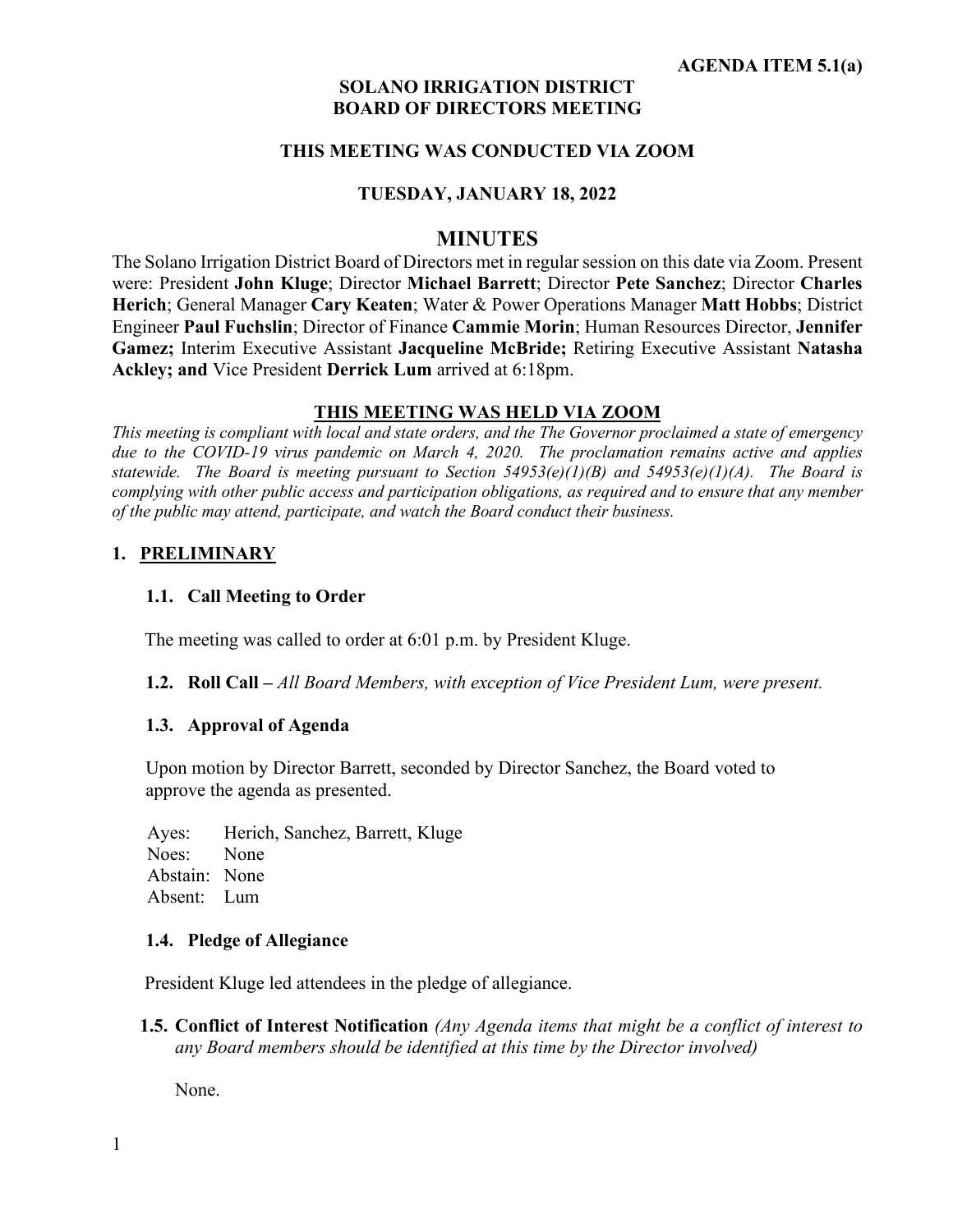### **2. PRESENTATIONS**

### **2.1. RESOLUTION HONORING NATASHA ACKLEY: Resolution Number 22-04 Honoring Natasha Ackley for Her Service to the Solano Irrigation District.**

General Manager, Cary Keaten introduced this item, and summarized the resolution, honoring the retiring Executive Assistant, Natasha Ackley. The Board of Directors gave brief statements complimenting Natasha Ackley's professional and courteous work performance.

Upon motion by Director Barrett, seconded by Director Sanchez, the Board voted to accept Resolution Number 22-04, Honoring Natasha Ackley for Her Service to the Solano Irrigation District.

Ayes: Herich, Sanchez, Barrett, Kluge Noes: None Abstain: None Absent: Lum

Motion passed, with Director Lum absent.

## **3. PUBLIC COMMENT (NON-AGENDA ITEMS)**

There were no public comments on Non-Agenda Items.

## **4. INFORMATIONAL ITEMS**

#### **4.1. STATUS OF HUMAN RESOURCES ACTIVITIES: December 2021/January 2022.**

- **4.2. WATER AND POWER REPORT JANUARY 2022: Update on activities since the December 2021 Board of Directors Meeting.**
- **4.3. CLIMATE STATISTICAL REPORT AND RELATED ITEMS: Update on activities since the December 2021 Board of Directors Meeting.**
- **4.4. 2021 R&B PROJECTS: Progress and Status Report of 2021 R&B Projects.**
- **4.5. MONTHLY REPORT OF ACTION TAKEN BY GENERAL MANAGER TO EVALUATE AND PROCESS TORT CLAIMS AND TO ACCEPT, REJECT, OR SETTLE CLAIMS AGAINST THE DISTRICT AS ALLOWED PURSUANT TO GOVERNMENT CODE SECTION 935.4: A Summary of Actions Taken Related to Claims Filed against Solano Irrigation District for December 2021/January 2022. information only.**

There were no comments or questions from the Board.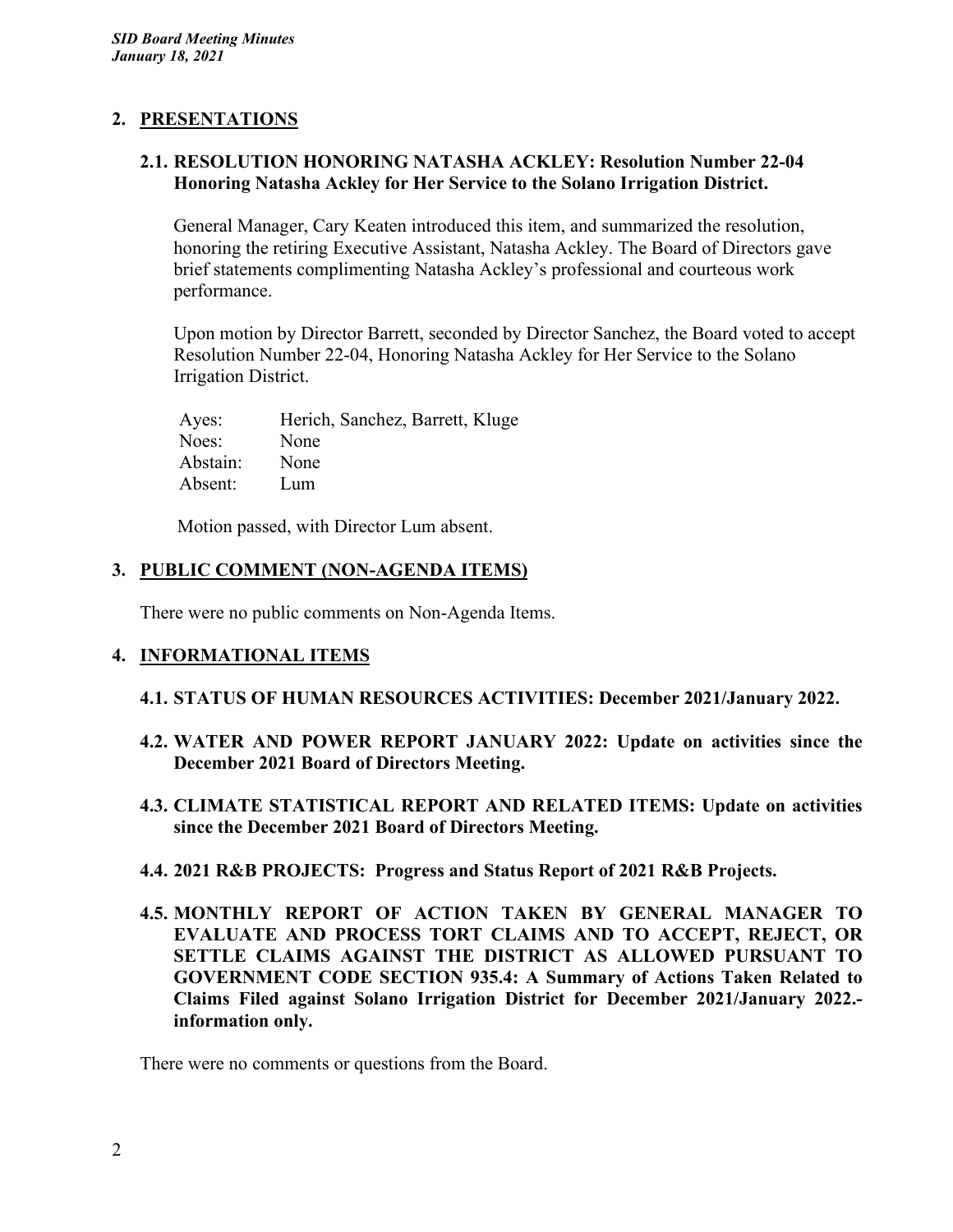### **CONSENT CALENDAR**

*The Board considers all Consent Calendar items to be routine and will adopt them in one motion. There will be no discussion on these items before the Board votes on the motion, unless Board members, staff or the public request specific items be discussed and/or removed from the Consent Calendar.*

- **5.1. APPROVAL OF MINUTES: Approval of Minutes from December 21, 2021 Regular Board Meeting.**
- **5.2. TREASURER'S REPORT: Accept December 2021.**
- **5.3. FUNDS INVESTED REPORT: Accept December 2021.**
- **5.4. INCOME STATEMENTS: Accept December 2021.**
- **5.5. CLAIMS REPORT: Accept December 2021.**
- **5.6. CONTINUATION OF TELECONFERENCE MEETINGS PURSUANT TO THE BROWN ACT, GOVERNMENT CODE SECTION 54953(E), AS AMENDED BY ASSEMBLY BILL (AB) 361: Consider Adoption of Resolution No. 22-01 Re-Ratifying The Proclamation Of A State Of Emergency By Governor's Order Dated March 4, 2020 And Re-Authorizing Remote Teleconference Meetings Of The Legislative Bodies Of The Solano Irrigation District Pursuant To Brown Act Provisions.**
- **5.7. MONTICELLO POWERHOUSE GENERATOR NO. 2 UPDATE: Receive Update of the Power Plant Generator No. 2 (Unit 2) Vibration and Bearing Issues. Also, Recommend Appointing an Ad-Hoc Board of Directors Committee to Participate in More Detailed Analysis of the Unit 2 Diagnostics and Repairs.**
- **5.8. GOVERNMENT CODE SECTION 21221(H) POLICY: In Compliance with the Updated Government (Gov.) Code Section 21221(h) and Governor's Executive Order N-12-21, Adopt the Code as the Solano Irrigation District Policy. Also, Adopt Resolution No. 22-02.**

Director Herich pulled Item 5.7—Monticello Powerhouse Generator No. 2 Update, stating that the final sentence of the item had already been addressed by the Board. Staff explained that this was a "cut and paste editing" error that staff realized after posting the Agenda.

Upon motion by Director Sanchez, seconded by Director Herich, the Board voted to approve the Consent Calendar as presented.

Ayes: Herich, Sanchez, Barrett, Kluge Noes: None Abstain: None Absent: Lum

Motion passed, with Director Lum absent.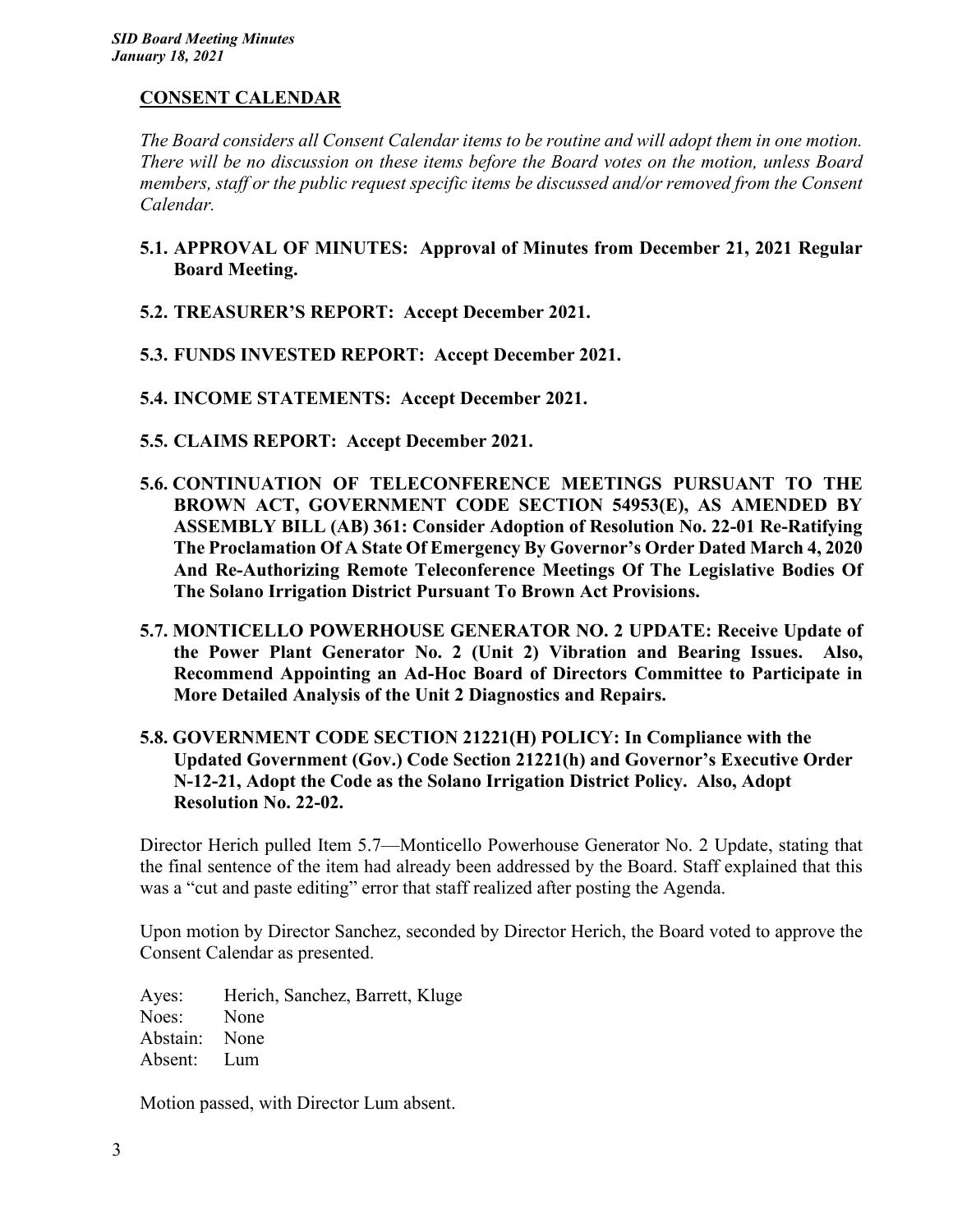## **6. SCHEDULED ITEMS**

### **6.1. SAFETY/RISK MANAGEMENT ACTIVITY UPDATE: Accept the Summary of Safety/Risk Management Activity update for the Month of January 2022.**

General Manager, Cary Keaten opened this item and summarized the safety report, including details regarding a few COVID cases among staff. Water & Power Operations Manager, Matt Hobbs stated that SID is implementing updated State guidelines regarding COVID-related cases.

Upon motion by Director Sanchez, seconded by Director Lum, the Board voted to accept the Safety/Risk Management Activity Update summary for the month of January 2022.

| Ayes:    | Herich, Sanchez, Barrett, Lum, Kluge |
|----------|--------------------------------------|
| Noes:    | None                                 |
| Abstain: | None                                 |
| Absent:  | None                                 |

Motion passed unanimously.

### **6.2. GENERATOR DEPLOYMENT POLICY: Adoption of the Proposed Policy Describing Annual Deployment of the District's Fleet of Stand-by Generators.**

General Manager, Cary Keaten introduced this item and gave brief background information, and Water & Power Operations Manager, Matt Hobbs, summarized the staff report accompanied by a brief presentation. Staff responded to numerous inquiries from Board members.

Upon motion by Director Sanchez, seconded by Director Lum, the Board voted to adopt the Proposed Policy Describing Annual Deployment of the District's Fleet of Stand-by Generators.

| Ayes:    | Herich, Sanchez, Barrett, Lum, Kluge |
|----------|--------------------------------------|
| Noes:    | None                                 |
| Abstain: | None                                 |
| Absent:  | None                                 |

Motion passed unanimously.

### **6.3. PEABODY CRC: Consider Eliminating the Meter Replacement CRC for Four (4) Potable Water Meters Within the Peabody Public Water System.**

General Manager, Cary Keaten introduced this item and gave brief background information, and District Engineer, Paul Fuchslin, summarized the staff report accompanied by a brief presentation. Staff responded to numerous inquiries from Board members. There were no questions from the public.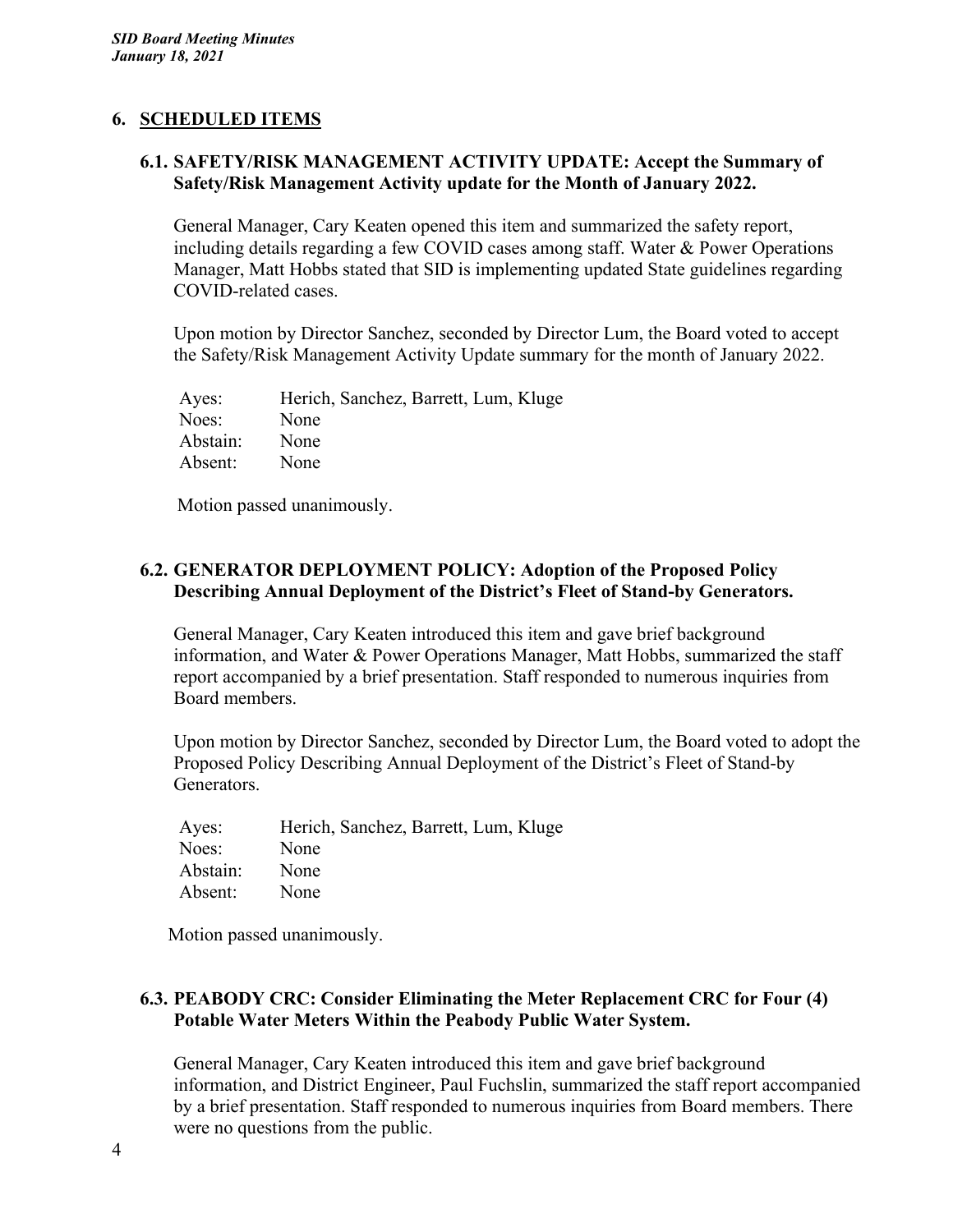Upon motion by Director Barrett, seconded by Director Lum, the Board voted to Eliminate the Meter Replacement CRC for Four Potable Water Meters Within the Peabody Public Water System.

Ayes: Herich, Sanchez, Barrett, Lum, Kluge Noes: None Abstain: None Absent: None

Motion passed unanimously.

# **7. BOARD OF DIRECTOR'S COMMENTS**

# **7.1. BOARD ACTIVITY UPDATES:**

- **7.1.1. Non-SID Committees or Membership:** Verbal Updates, including a request for letter from SID to Federal Government regarding its definition of "Waters to the U.S.A."
	- SCWA Update Solano County Water Agency
		- o Kluge with Lum as Alternate
	- SCWA LPCCC Update Lower Putah Creek Conservation Committee
		- o Kluge with Lum as Alternate
	- SSWA Suisun-Solano Water Authority (SSWA EC)
		- o Kluge with Lum as Alternate
	- ACWA General Association of California Water Agencies o All

# **7.1.2. SID Committees:** *Verbal Update*

- Personnel Committee
	- o Barrett and Herich
- M&I Committee
	- o Kluge and Herich
- Ag Committee
	- o Barrett and Lum
- Groundwater Committee
	- o Kluge and Lum
- ACWA/JPIA –Joint Powers Insurance Authority
	- o Sanchez and Keaten
- Maine Prairie Water District
	- o Kluge and Barrett
- Messaging and Outreach Committee
	- o Kluge and Lum
- Finance Committee
	- o Kluge and Sanchez
- **7.2. GENERAL MANAGER'S ACTIVITY UPDATES:** Verbal Updates, including introduction of newly hired, Human Resources Director, Jennifer Gamez, who made a few remarks. SID received two awards: ACWA JPIA Insurance Agency, President's Special Recognition Award due to minimal insurance-related losses; and the Regional Director's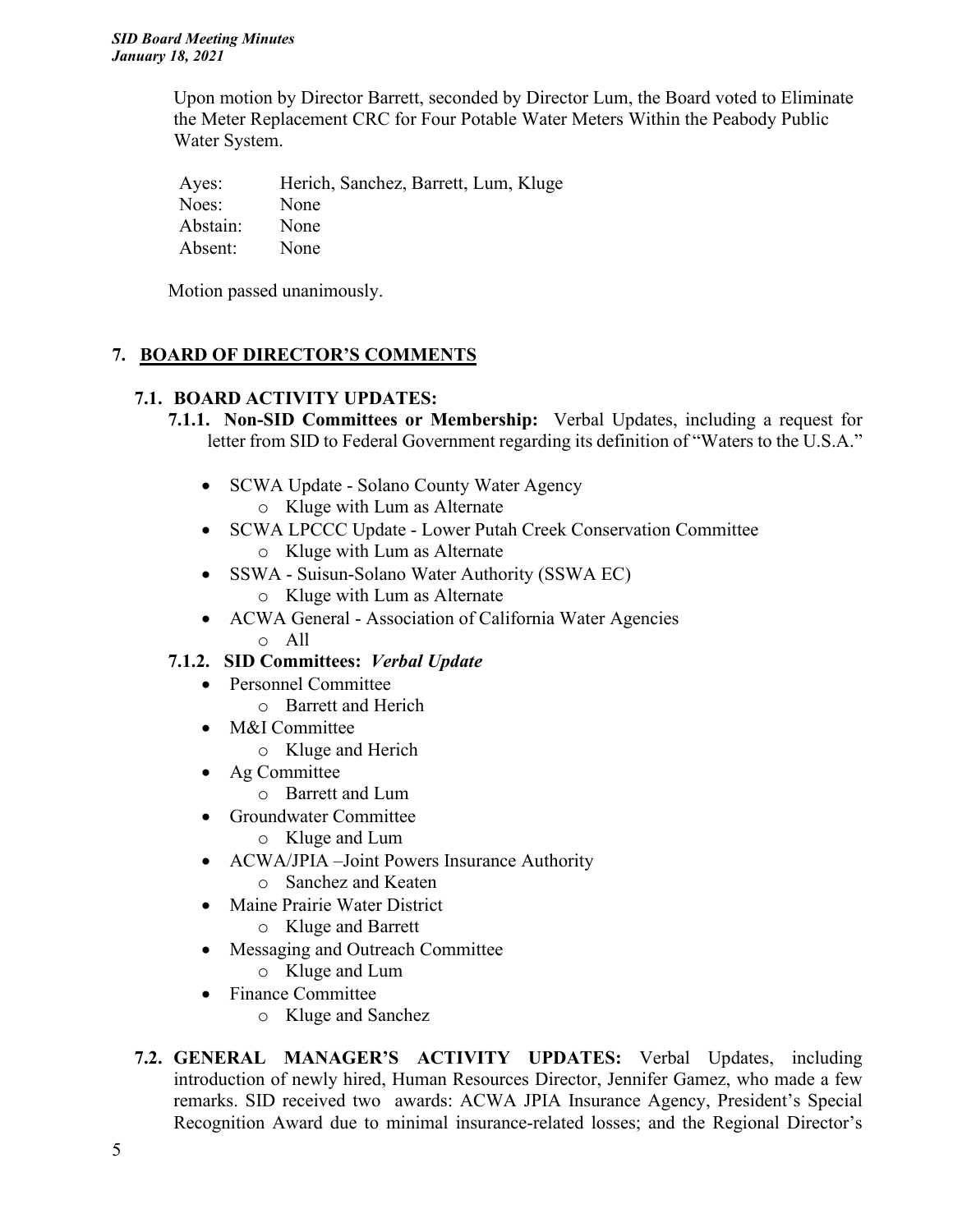Award due for Automation and Water Efficiencies (about two years earlier—just prior to COVID's arrival).

## **7.3. BOARD OF DIRECTOR REFERAL REQUESTS** (Verbal Updates)

# **8. CONVENE TO CLOSED SESSION – 6:30 PM**

- **8.1. CONFERENCE WITH LEGAL COUNSEL--ANTICIPATED LITIGATION. Initiation of litigation pursuant to paragraph (4) of subdivision (d) of Section 54956.9: One potential case.**
- **8.2. CONFERENCE WITH REAL PROPERTY NEGOTIATIOR CARY KEATEN - POTENTIAL SALE OF WATER TO THE CITY OF SUISUN CITY; The Board to hold closed session with negotiator to discuss and give direction regarding price and terms and conditions for the potential sale of water to the City of Suisun City. The negotiations are between the Negotiator and the Management of the City of Suisun City. Closed Session Government Code Section 54956.8.**
- **8.3. CONFERENCE WITH LABOR NEGOTIATORS: Pursuant to Government Code § 54957.6: Board shall meet with designated Labor Negotiator: Cary Keaten, General Manager, to discuss: General Unit and the Unrepresented Employees.**
- **8.4. PERSONNEL EVALUATION: Pursuant to Government Code § 54957, hold annual personnel evaluation of the General Manager. The Board will appraise and comment upon the performance of the General Manager. If any substantial changes in duties, compensation or benefits are to be considered or proposed, they will be considered in open session.**

## **9. RECONVENE TO OPEN SESSION – 7:33 PM**

**9.1.** AGREEMENT FOR PROPOSED TERMINATION FOR CONVENIENCE AND MUTUAL RELEASE OF LIABILITY AND CLAIMS

In Closed Session, the Board unanimously approved the proposed Agreement for Termination for Convenience and Mutual Release of Liability and Claims. The Board authorized General Manager, Cary Keaten to execute the Agreement between the District, GA Technical Services, and Western National Mutual Insurance Company. Key terms of the Agreement include the following:

The parties' mutual agreement is that the contract is terminated for convenience by the District;

The District and GA Technical Services mutually release all liability and claims against each other arising out of the Contract and Project;

The District releases all liability and claims against the performance bond for the Project and agrees to release and return the performance bond;